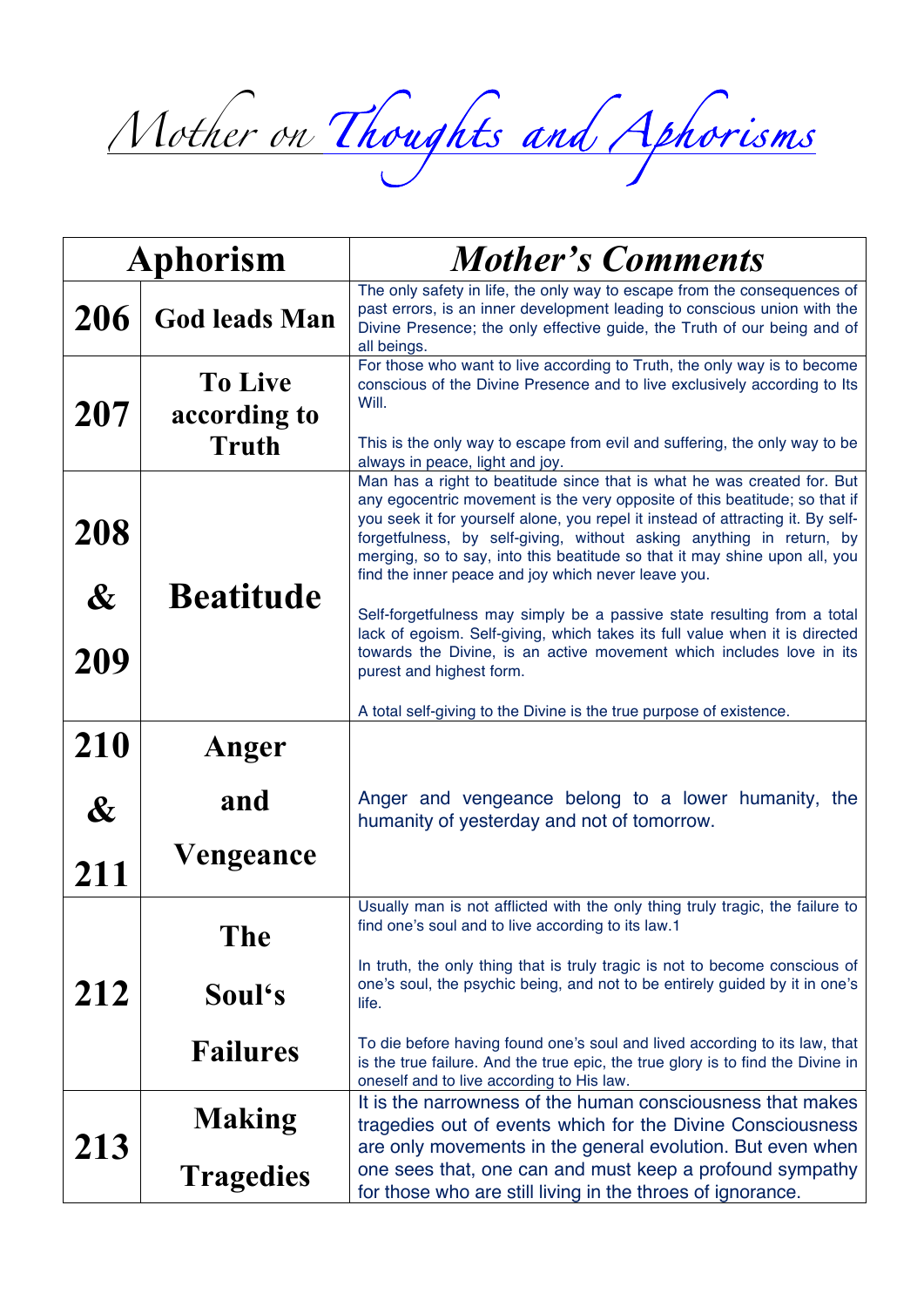| 214<br>$\boldsymbol{\alpha}$<br>215<br>216 | <b>Genius</b><br><b>Keep Calm</b>      | Once a man becomes conscious of the Divine and unites with Him,<br>he certainly becomes abnormal to ordinary eyes, for he no longer<br>has the weaknesses that make up ordinary human nature.<br>But fortunately for him, by the very fact of his inner realisation, he<br>loses man's habit of boasting and is thus able to avoid the ill will of<br>others.<br>It is indeed wise to look at everything with the calm smile of perfect<br>trust. For, with his present consciousness, man can hardly |
|--------------------------------------------|----------------------------------------|-------------------------------------------------------------------------------------------------------------------------------------------------------------------------------------------------------------------------------------------------------------------------------------------------------------------------------------------------------------------------------------------------------------------------------------------------------------------------------------------------------|
| 217                                        | <b>Mastering</b><br><b>Violence</b>    | understand the aims of the Supreme Lord.<br>This is a charming and most expressive way of saying that only<br>the conscious Divine Presence is capable of mastering and<br>conquering all violence.                                                                                                                                                                                                                                                                                                   |
| 218<br>221                                 | <b>Hatred</b><br>and<br><b>Enemies</b> | All this is written to awaken mankind to the sense of its own<br>unity. When one has become conscious of this Unity and<br>when one sees the Divine in all beings, it is easy to feel as<br>Sri Aurobindo recommends.                                                                                                                                                                                                                                                                                 |
| 222                                        | <b>Old Gods</b><br>and                 | This means that sweetness without strength and goodness without<br>power are incomplete and cannot totally express the Divine.<br>I could say in keeping with the kind of image used by Sri Aurobindo,                                                                                                                                                                                                                                                                                                |
| 224                                        | Asuras                                 | that the charity and generosity of a converted Asura are infinitely<br>more effective than those of an innocent angel.                                                                                                                                                                                                                                                                                                                                                                                |
| 225<br>227                                 | <b>Altruism</b>                        | By helping others materially (altruism), if at the same time<br>you want to impose your own viewpoint on them, you will kill<br>their soul, because moral and social rules can be no<br>substitute for the inner law which each one must receive<br>from his soul.                                                                                                                                                                                                                                    |
| 228<br>230                                 | Men's<br>Slaughter                     | This is a question I cannot answer, because God has never<br>asked me to slay.                                                                                                                                                                                                                                                                                                                                                                                                                        |
|                                            |                                        | 1) Courage and love<br>2) Meanness and selfishness                                                                                                                                                                                                                                                                                                                                                                                                                                                    |
| 231                                        |                                        | 3) Nobleness and generosity.<br>1) Courage is the total absence of fear in any form.                                                                                                                                                                                                                                                                                                                                                                                                                  |
|                                            | True                                   | 2) Love is self-giving without asking anything in return.                                                                                                                                                                                                                                                                                                                                                                                                                                             |
| 234                                        | Virtues                                | 3) Meanness is a weakness that calculates and demands from others<br>the virtues one does not possess oneself.                                                                                                                                                                                                                                                                                                                                                                                        |
|                                            |                                        | 4) Selfishness is to put oneself at the centre of the universe and to want<br>everything to exist for one's own satisfaction.                                                                                                                                                                                                                                                                                                                                                                         |
|                                            |                                        | 5) Nobleness is to refuse all personal calculation.                                                                                                                                                                                                                                                                                                                                                                                                                                                   |
|                                            |                                        | 6) Generosity is to find one's own satisfaction in the satisfaction of<br>others.                                                                                                                                                                                                                                                                                                                                                                                                                     |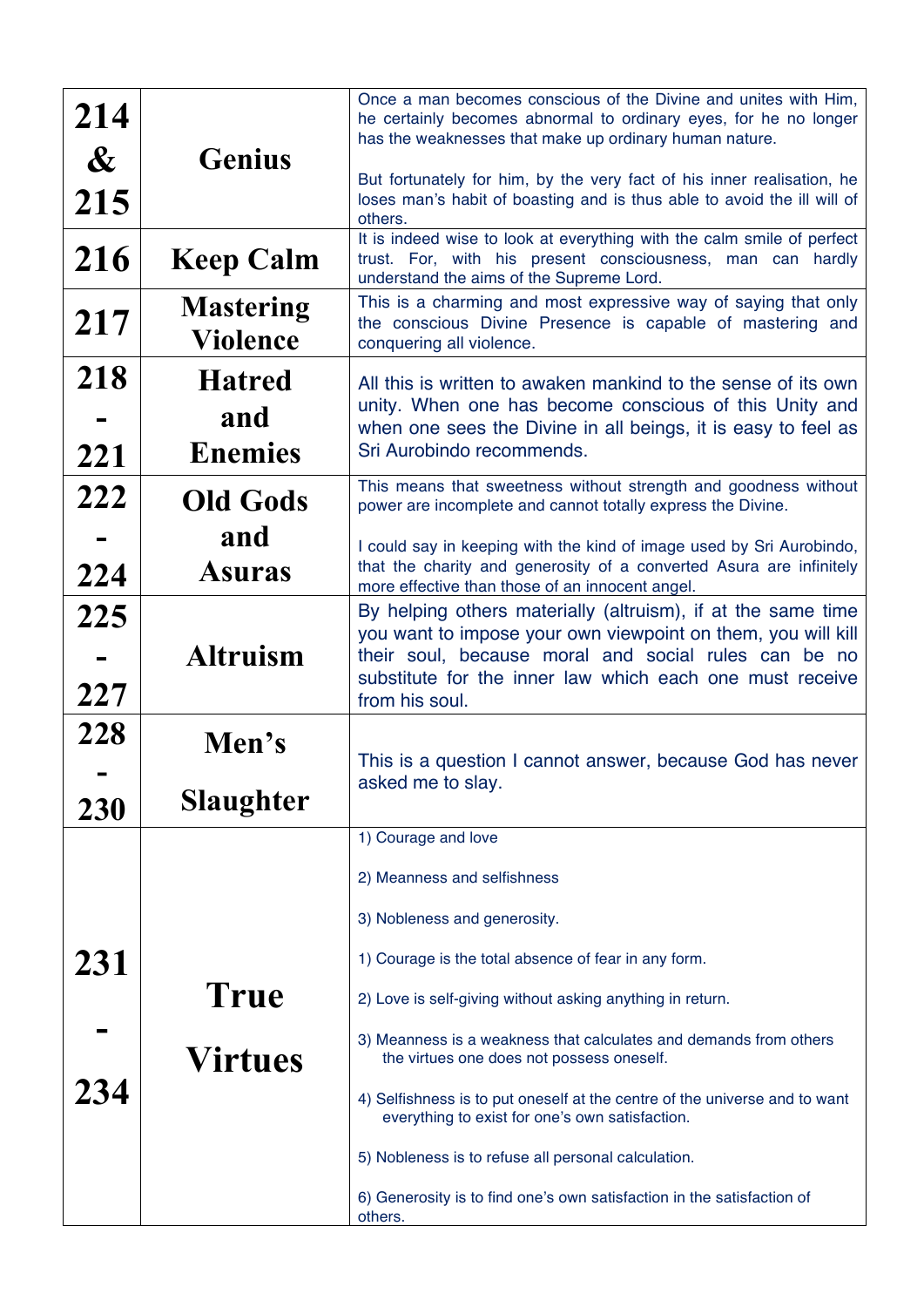| 235                               | <b>True</b><br><b>Instruments</b>     | The soul belongs to the Divine, and owes obedience and service to the<br>Divine alone. If the Divine commands it to work for family, country or<br>humanity, then it is all right and it can do so without being imprisoned.                                                                                                                                                                                                                                                   |
|-----------------------------------|---------------------------------------|--------------------------------------------------------------------------------------------------------------------------------------------------------------------------------------------------------------------------------------------------------------------------------------------------------------------------------------------------------------------------------------------------------------------------------------------------------------------------------|
| 237                               | of the Soul                           | If the command does not come from the Divine, to serve these things is<br>only to obey social and moral conventions.                                                                                                                                                                                                                                                                                                                                                           |
| 238                               | <b>Great and</b>                      | The greatness and nobleness of an event do not depend on material<br>success, but on the feelings which inspire it and the goal which men<br>have pursued.                                                                                                                                                                                                                                                                                                                     |
| 240                               | <b>Noble Failures</b>                 | It is not success that confers greatness but the motive of action and the<br>nobleness of the feelings which inspire it.                                                                                                                                                                                                                                                                                                                                                       |
| 241<br>$\boldsymbol{\mathcal{X}}$ | <b>Atheism and</b><br><b>Religion</b> | So long as religions exist, atheism will be indispensable to<br>counter-balance them. Both must disappear to make way for<br>a sincere and disinterested search for Truth and a total<br>consecration to the object of this search.                                                                                                                                                                                                                                            |
| 242                               |                                       | Personal will and power of choice are necessary qualities for those who                                                                                                                                                                                                                                                                                                                                                                                                        |
| 243<br>247                        | <b>Divine</b><br>Guidance             | live in the ordinary ignorance and illusion.<br>True self-giving to the Divine of course means their surrender. But<br>unfortunately, many people live in the illusion that they have entirely<br>given themselves to the Divine, and yet preserve in themselves a very<br>active "ego" which prevents them from clearly perceiving the Divine Will;<br>if these people abandon their personal will and discernment, they are in<br>danger of becoming incoherent and erratic. |
|                                   |                                       | You must first acquire a perfect sincerity in order to be sure of not<br>deceiving yourself, and you must have clear evidence that it is truly the<br>Divine Will which moves and guides you.                                                                                                                                                                                                                                                                                  |
| 248                               | <b>Divine</b>                         | The first thing needed is to become conscious of the Divine Will, and in<br>order to do that one must no longer have any desires or personal will.                                                                                                                                                                                                                                                                                                                             |
| 250                               | Will                                  | The best way to achieve this is to direct one's whole aspiration towards<br>the Divine Perfection, to give oneself to it without reserve and to rely on<br>That alone for all satisfaction. All the rest will follow as a result.                                                                                                                                                                                                                                              |
| 251                               | <b>Divine</b><br><b>Solitude</b>      | This is to tell us that the only choice to be made is to unite with the<br>Divine in spite of everything, even the opposition of the whole world,<br>because the world only has an apparent strength in the mental and the<br>physical, whereas the Divine possesses the eternal power of Truth.                                                                                                                                                                               |
|                                   |                                       | Surely Sri Aurobindo did not say that "God" needs to circle about,<br>because he is all-powerful; but his power is not an arbitrary one as men<br>understand it.                                                                                                                                                                                                                                                                                                               |
| 252                               | Defeat and<br>Failure                 | To begin to understand anything about this, one must know and feel that<br>in the whole universe there is nothing which is not an expression of his<br>omnipotent and omnipresent will; and only by consciously uniting with<br>Him can one begin to understand this, not mentally, but through an<br>experience of consciousness and vision.                                                                                                                                  |
| 254                               | is not<br><b>The End</b>              | In his ordinary consciousness, even with the widest intelligence, man<br>can only grasp an infinitesimal part of creation and so he cannot<br>understand it and still less judge it.                                                                                                                                                                                                                                                                                           |
|                                   |                                       | And if we want to hasten the transformation of the world, the best we can<br>do is to give ourselves without reserve or calculation to That which<br>knows.                                                                                                                                                                                                                                                                                                                    |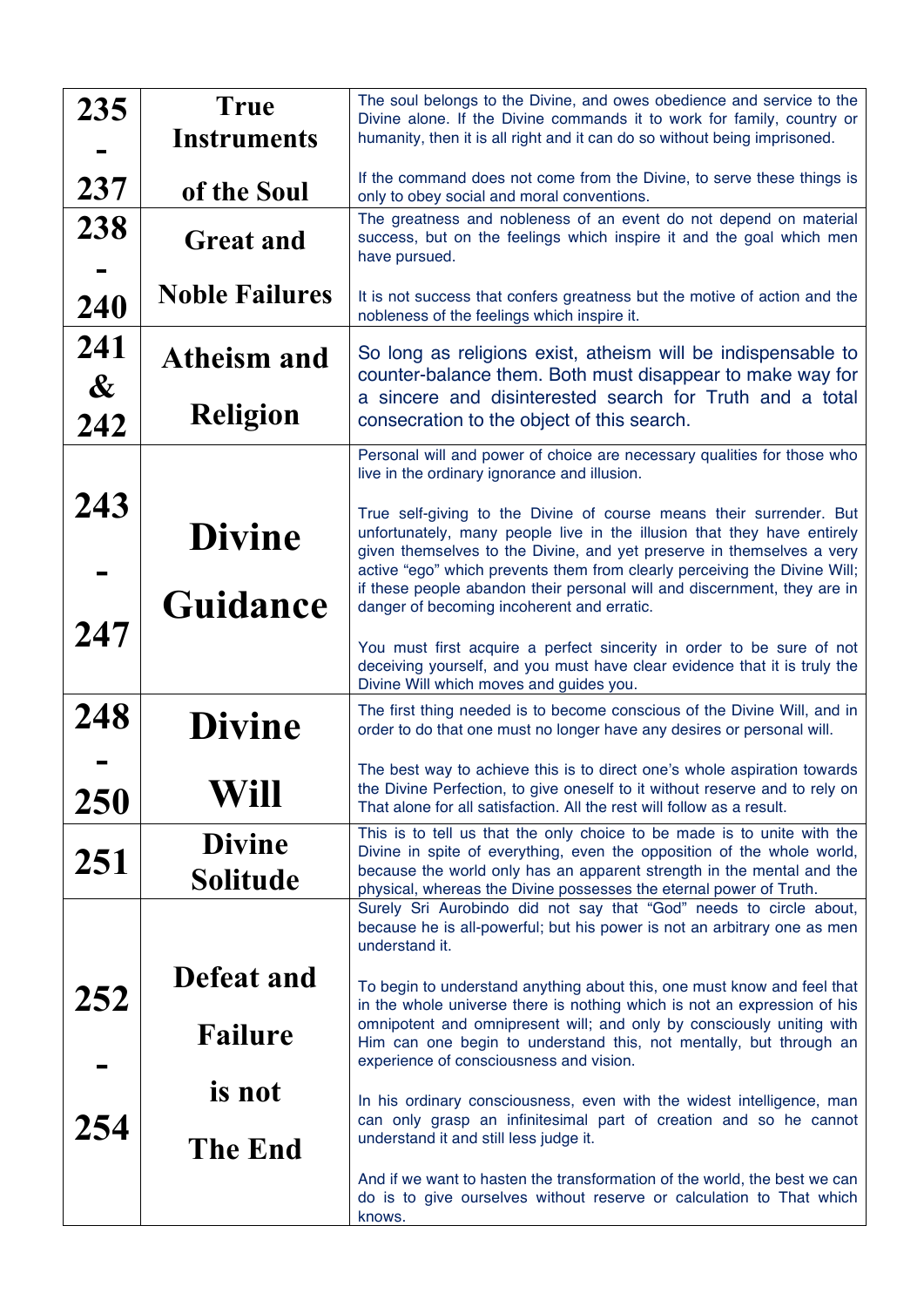| 255<br>257                          | <b>Blind</b><br>Faith                 | What men usually call blind faith is in fact what the Divine<br>Grace sometimes gives to those whose intelligence is not<br>developed enough to have true knowledge. So blind faith<br>can be something very respectable, although it is of course<br>clear that one who has true knowledge is in a far superior<br>position.<br>Faith is an exclusively psychic phenomenon.                     |
|-------------------------------------|---------------------------------------|--------------------------------------------------------------------------------------------------------------------------------------------------------------------------------------------------------------------------------------------------------------------------------------------------------------------------------------------------------------------------------------------------|
| 258                                 | <b>Reason</b>                         | Each one has his own aims according to his nature and the<br>goal he wants to attain in ordinary life.                                                                                                                                                                                                                                                                                           |
| 261                                 | and<br>Faith                          | As for spiritual life, it has only one goal: to know the Divine<br>and to unite with Him, by every possible means and with the<br>help of faith, which is certainly the most powerful motive-<br>force for beginners.                                                                                                                                                                            |
| 262                                 | <b>Divine</b>                         | It is obviously in the silence of the mind that it is possible to<br>perceive the Divine Command. The true way of knowing is<br>above words and thoughts.                                                                                                                                                                                                                                        |
| 264                                 | Command                               | When this phenomenon occurs, it becomes very clear,<br>because one knows the Divine Command first, and the<br>words to describe it come later.                                                                                                                                                                                                                                                   |
| 265<br>269                          | <b>Beware of</b><br>Imposter<br>Voice | It is indeed of utmost importance not to accept each and every<br>voice as coming from the Divine, because one is liable to obey the<br>command of an imposter. There is only one guarantee which is a<br>complete absence of all personal desire, even the desire of<br>serving the Divine, and the fact of being immersed in a total<br>peace. Only then can one be sure of one's discernment. |
| 270<br>$\boldsymbol{\&}$<br>271     | <b>Persistence</b>                    | This is to encourage us not to allow ourselves to be<br>influenced by appearances and to persist in our effort even if<br>it seems to have no result.<br>In life, we must do what is revealed to us as the true thing to<br>be done, even if others mock and criticise; for the opinion of<br>men has no value, the Divine Will alone is true and will<br>triumph.                               |
| 272<br>$\boldsymbol{\alpha}$<br>273 | <b>A</b> True<br><b>Warrior</b>       | Truth is a difficult and strenuous conquest. One must be a<br>true warrior to make this conquest, a warrior who fears<br>nothing, neither enemies nor death, for, against the whole<br>world, with or without a body, the struggle continues and will<br>end in Victory.                                                                                                                         |
| 274<br>276                          | Power of<br><b>Spirit</b>             | This is simply to show us that the power of the spirit is far<br>greater than all material powers. But both are indispensable<br>for the realisation.                                                                                                                                                                                                                                            |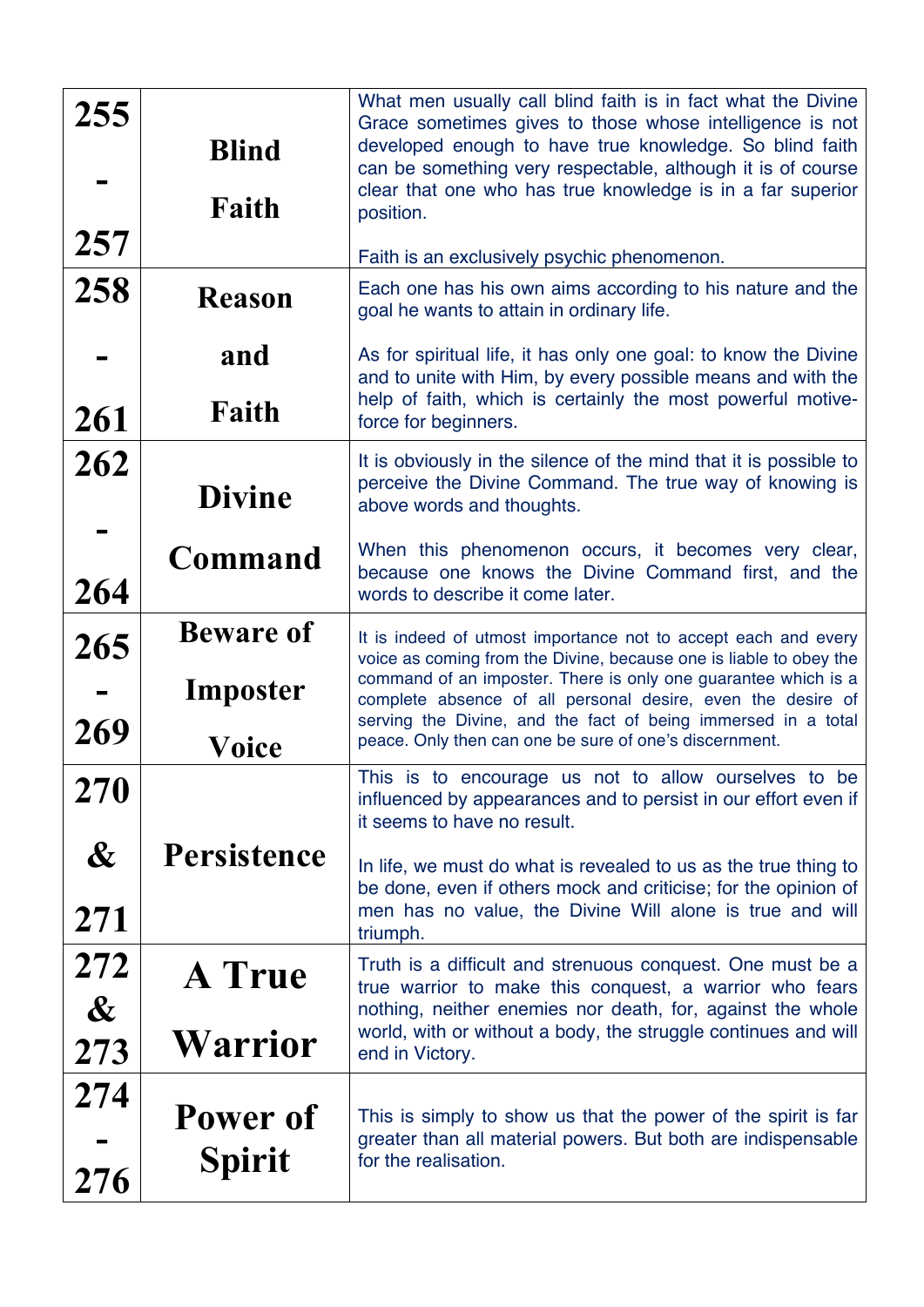| 277<br>$\boldsymbol{\alpha}$<br>278 | True<br><b>Action</b>                | This tells us again that That which causes action, the<br>Consciousness and Power which are manifested in action,<br>are quite different from the individuals who carry it out<br>materially and who think in their ignorance that they are the<br>originators of action. |
|-------------------------------------|--------------------------------------|---------------------------------------------------------------------------------------------------------------------------------------------------------------------------------------------------------------------------------------------------------------------------|
| 279                                 | <b>Divine</b><br><b>Consecration</b> | For one who is totally consecrated to the Divine, there can<br>be neither shame nor suffering, for the Divine is always with<br>him and the Divine Presence changes all things into glory.                                                                                |
| 280<br>$\boldsymbol{\&}$            | <b>Divine</b><br><b>Presence</b>     | Here, what Sri Aurobindo calls the soul is the Divine<br>Presence in each one of us; and the certitude of this<br>constant Presence within us will alleviate all our sorrow by<br>convincing us of the ultimate victory which is certain.                                 |
| 281                                 | within us                            |                                                                                                                                                                                                                                                                           |
| 282                                 | <b>Divine Purity</b>                 | Sri Aurobindo does not use the word purity in the ordinary moral<br>sense. For him, "purity" means "exclusively under the influence of<br>the Divine", expressing only the Divine.                                                                                        |
|                                     |                                      | At present, no action on earth can be like this.<br>Human ignorance and egoism are the cause of sorrow. But this sorrow                                                                                                                                                   |
| 283                                 | <b>Death</b>                         | has also played its part in the evolution of humanity.                                                                                                                                                                                                                    |
|                                     | and                                  | What part has sorrow played in the evolution of humanity?<br>Sorrow, desire, suffering, ambition and every other similar reaction in the                                                                                                                                  |
| 285                                 | <b>Sorrow</b>                        | feelings and sensations have all contributed to make consciousness<br>emerge from the inconscience and to awaken this consciousness to the<br>will for progress.                                                                                                          |
| 286                                 | Other                                | This is to teach man not to be dominated or frightened by<br>the gods of the various religions; for, as a human being, man                                                                                                                                                |
| 288                                 | Gods                                 | carries within himself the possibility of uniting with the<br>Supreme Lord and becoming conscious of Him.                                                                                                                                                                 |
| 289                                 | <b>Divine</b>                        | tells<br>Sri<br>Aurobindo<br>us that to<br>radiate<br>love<br><sub>in</sub><br>all                                                                                                                                                                                        |
| $\boldsymbol{\&}$                   | Love                                 | circumstances is a sign of the Divine who has equal love for<br>the one who strikes him and the one who worships him-<br>what a lesson for humanity!                                                                                                                      |
| 290                                 | in All                               |                                                                                                                                                                                                                                                                           |
| 291<br>$\boldsymbol{\&}$            | Human                                | All this makes us feel very deeply the foolishness of human<br>judgments based on self-interest and the reactions of the<br>ego.                                                                                                                                          |
| 292                                 | Judgment                             | So long as men remain in their present state of ignorance,<br>their judgments and opinions are worthless in the face of<br>Truth and should be considered as such.                                                                                                        |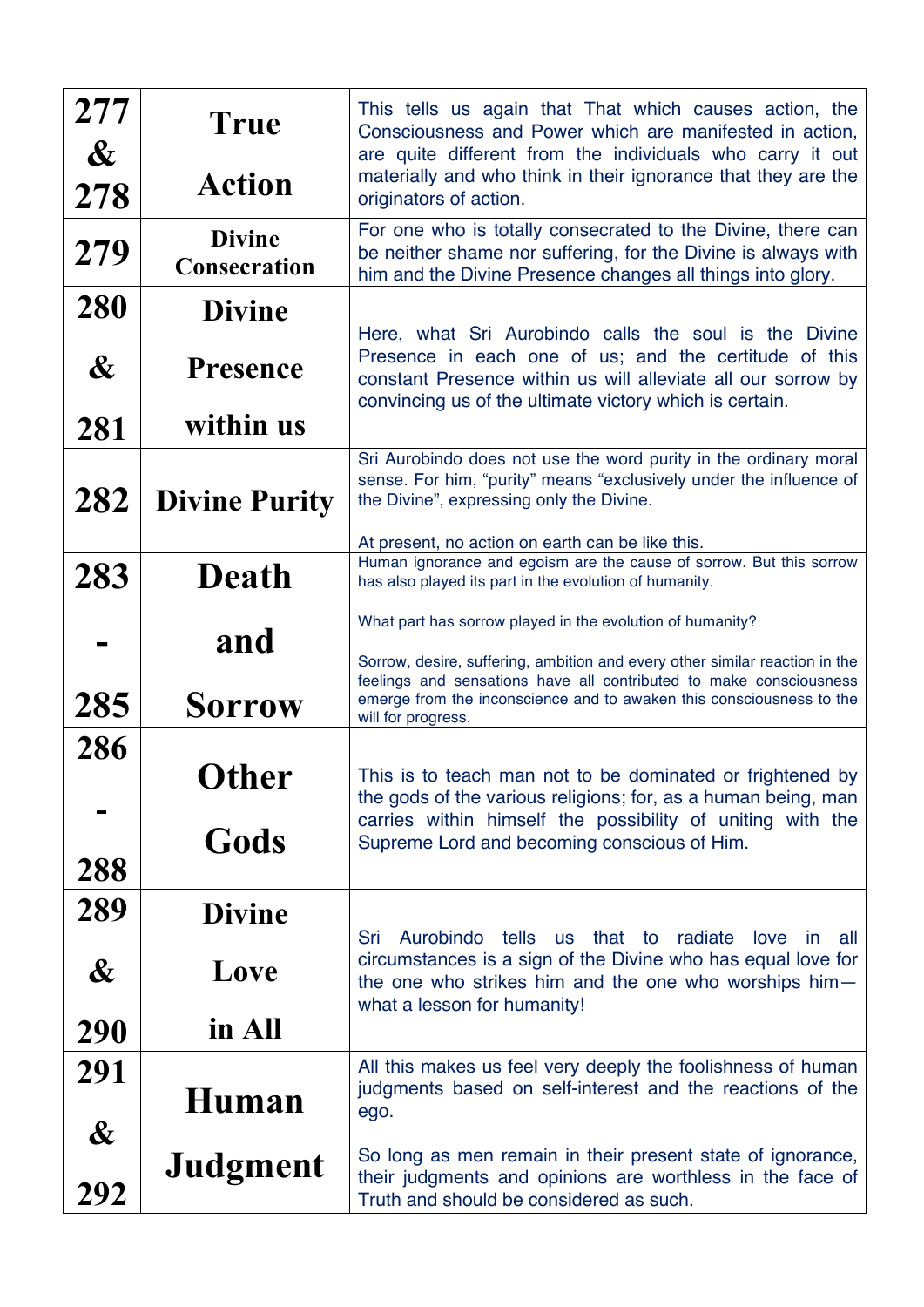| 293<br>$\boldsymbol{\&}$ | <b>Self-deceit</b>          | Conscious self-deceit is rare because it implies a great<br>development of consciousness together with a perverted will to<br>deceive, which leads to the most dangerous kind of falsehood; but<br>it is perhaps also the easiest to cure, for the consciousness is<br>already awakened and it only has to be made aware of its mistake<br>and to take the decision to correct it in order to have the power to<br>do so. |
|--------------------------|-----------------------------|---------------------------------------------------------------------------------------------------------------------------------------------------------------------------------------------------------------------------------------------------------------------------------------------------------------------------------------------------------------------------------------------------------------------------|
| 294<br>295               | <b>Sufferings</b>           | Others must first become conscious of what they are doing and<br>this usually takes a long time.<br>Sri Aurobindo tells us that man is a transitional being and<br>that from all the sufferings of the world will emerge a being                                                                                                                                                                                          |
| $\boldsymbol{\&}$        | of the                      | of light capable of manifesting the Divine.<br>Thus, all those who are not satisfied with the world as it is,<br>know that their aspiration does not rise in vain and that the<br>world is changing.                                                                                                                                                                                                                      |
| 296                      | World                       | If consecration and effort are associated with the aspiration,<br>things will move faster.                                                                                                                                                                                                                                                                                                                                |
| 297                      | Appearance                  | It is certain that in the present state of the physical world,<br>appearances are still very deceptive; physical beauty is not<br>always the sign of a beautiful soul, and an ugly or grotesque<br>body may conceal a genius or a resplendent soul.                                                                                                                                                                       |
| $\boldsymbol{\&}$<br>298 | and<br><b>Inner Reality</b> | But for one who has more inner sensitivity, appearances are<br>no longer deceptive and he can perceive the ugliness<br>hidden beneath a pretty face and the beauty concealed<br>beneath a mask of ugliness.                                                                                                                                                                                                               |
|                          |                             | There are also cases, and these are becoming more and<br>more numerous, where the appearance reveals the inner<br>reality which then becomes discernible to all.                                                                                                                                                                                                                                                          |
| 299                      | <b>Opinions</b>             | If you sincerely want to live according to the Truth, you must<br>know that you can learn from everything and that you have                                                                                                                                                                                                                                                                                               |
|                          | and                         | the possibility of making progress at every moment. A great<br>stupidity can often reveal a great light to you, if you know<br>how to see it.                                                                                                                                                                                                                                                                             |
| 302                      | <b>Disputes</b>             |                                                                                                                                                                                                                                                                                                                                                                                                                           |
| 303                      | Women                       | In ordinary life, women can have all the ideas they like, it is<br>not very important.<br>From the spiritual point of view, men and women are equal<br>in their capacity to realise the Divine. Each one must do so<br>in his (or her) own way and according to his (or her) own<br>possibilities.                                                                                                                        |
| 305                      |                             | Later, Mother added, "For women, in ordinary life, the ideal<br>is good health and harmony.                                                                                                                                                                                                                                                                                                                               |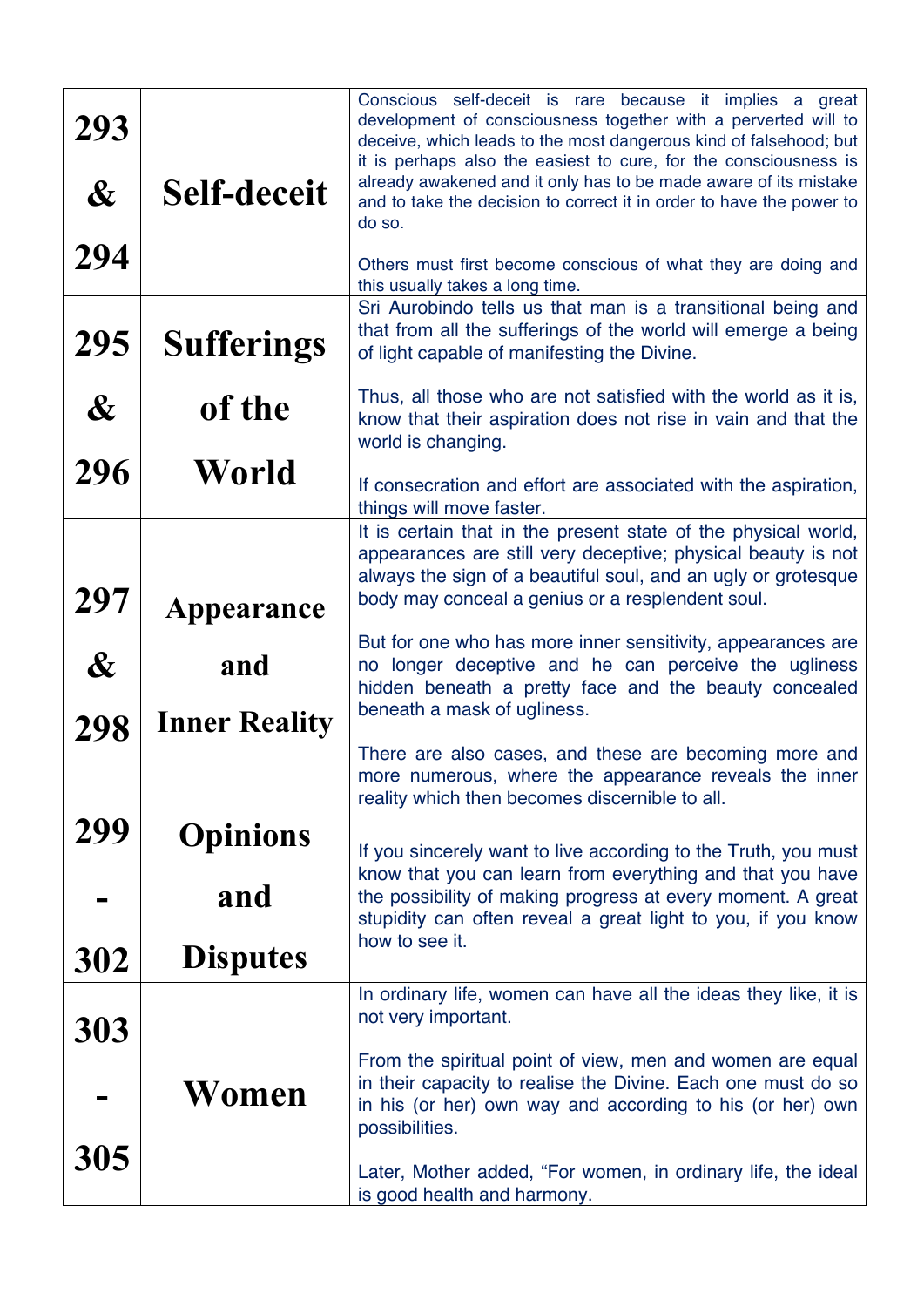| 306                          | <b>Asceticism</b>             | Sri Aurobindo shows us that one can be an ascetic by<br>preference and not out of abnegation; and so he makes us<br>understand that to be a servant of the Lord and to act only<br>according to His will is a far higher state than any personal<br>choice, no matter how saintly it may seem.<br>The Lord laughed when this man, who thought himself so wise, |
|------------------------------|-------------------------------|----------------------------------------------------------------------------------------------------------------------------------------------------------------------------------------------------------------------------------------------------------------------------------------------------------------------------------------------------------------|
| 307                          | <b>Shankara</b>               | complied with conventions, wrote useless words and gave an<br>example of overactivity in order to preach inaction.                                                                                                                                                                                                                                             |
| 308                          | <b>Sufferings</b>             | essential qualities can only develop<br>through<br>Certain<br>suffering and difficulties. Men run away from them in their                                                                                                                                                                                                                                      |
|                              | and                           | ignorance, but the Supreme Lord imposes them on those He<br>has chosen to represent Him on earth in order to hasten                                                                                                                                                                                                                                            |
| 310                          | <b>Difficulties</b>           | their development-for he is the Supreme Wisdom.                                                                                                                                                                                                                                                                                                                |
| 311<br>$\boldsymbol{\alpha}$ | <b>The Right</b>              | This is exactly the attitude we should all have towards<br>transformation: as much energy and ardour as if we were<br>certain of achieving it in our present life, as much patience                                                                                                                                                                            |
| 312                          | <b>Attitude</b>               | and endurance as if we needed centuries to realise it.                                                                                                                                                                                                                                                                                                         |
| 313<br>$\boldsymbol{\alpha}$ | <b>A Million</b>              | Here again, as always, Sri Aurobindo sees every aspect of<br>the question and while preaching calm and patience to the<br>restless, he rouses and preaches energy to the indolent. In                                                                                                                                                                          |
| 314                          | <b>Lives</b>                  | union of opposites lies true<br>wisdom<br>the<br>and<br>total<br>effectiveness.                                                                                                                                                                                                                                                                                |
| 315<br>$\boldsymbol{\&}$     | <b>Personal</b>               | Certainly, we all carry in our souls the divine end of the<br>eternal journey, and our personal incapacity is the only thing<br>that prevents us from being immediately aware of it.                                                                                                                                                                           |
| 316                          | Incapacity                    | Total and unconditional surrender to the Supreme Lord<br>(Brahman) is the sole and wonderful way to cure this<br>incapacity.                                                                                                                                                                                                                                   |
| 317<br>$\boldsymbol{\alpha}$ | <b>Divine</b>                 | One could say it in this way: everything exists from all eternity, and<br>we become conscious of it progressively in what we call the material<br>world.                                                                                                                                                                                                       |
| 318                          | <b>Sight</b>                  | This way of seeing and speaking is a complete reversal of the<br>ordinary human consciousness.                                                                                                                                                                                                                                                                 |
| 319                          | The Will of<br><b>Brahman</b> | Yes, but the will of Brahman that we should take part in this event<br>dates back to the same moment and their relation remains the<br>same. So the only thing that matters is not to act on personal<br>impulse, but on the order received from Brahman.                                                                                                      |
| 320                          | The                           | The Anarchic state is the self-government of each individual. And it will<br>be the perfect government only when each one becomes conscious of<br>the inner Divine and obeys Him and Him alone.                                                                                                                                                                |
| $\boldsymbol{\&}$            | Anarchic                      | Added from Agenda 07.02.1970:                                                                                                                                                                                                                                                                                                                                  |
| 321                          | <b>State</b>                  | One is free only when it is the Divine who makes decisions in each of us,<br>otherwise men are the slaves of their desires, their habits, of all<br>conventions, all laws, all rules And the more they think themselves<br>free, the more bound they are!                                                                                                      |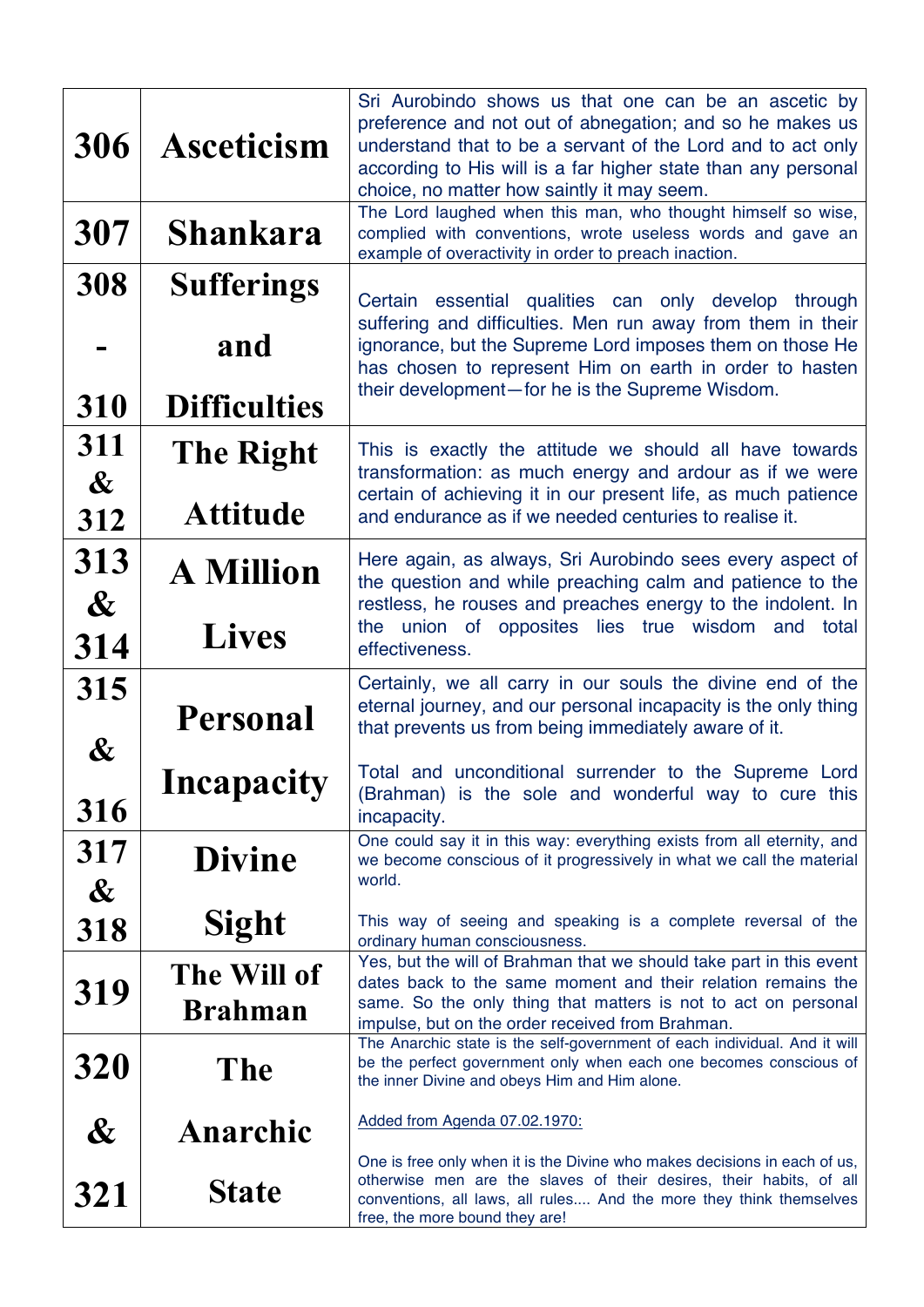| 322                          | True                | As Sri Aurobindo tells us so well, individualism is a kind of self-justified<br>jealousy, the reign of each one for himself.                                                                                                                                                                          |
|------------------------------|---------------------|-------------------------------------------------------------------------------------------------------------------------------------------------------------------------------------------------------------------------------------------------------------------------------------------------------|
| 324                          | Communism           | But the only true remedy is the exclusive and universal reign of the<br>Supreme Lord, present and conscious in all beings, with a transitional<br>government by those who are truly conscious of Him and entirely<br>surrendered to His will.                                                         |
|                              |                     | As yet liberty, equality, fraternity are only words loudly proclaimed but<br>never yet put into practice, and they cannot be put into practice so long<br>as men remain what they are, ruled by their ego and all its desires<br>instead of being ruled only by the One Supreme and supremely Divine. |
| 325                          | Liberty,            | Added from Agenda 11.02.1970:                                                                                                                                                                                                                                                                         |
| $\boldsymbol{\&}$            | <b>Equality,</b>    | Liberty cannot be manifested until all men know the freedom of the<br>Supreme Lord.                                                                                                                                                                                                                   |
| 326                          | <b>Fraternity</b>   | Equality cannot be manifested until all men are conscious of the<br>Supreme Lord.                                                                                                                                                                                                                     |
|                              |                     | Fraternity cannot be manifested until all men feel equally issued from the<br>Supreme Lord and 'one' in His Unity.                                                                                                                                                                                    |
| 327                          | Government          | Sri Aurobindo writes here in a clear and definite way what I tried<br>to express before: no perfection can be attained so long as the<br>government of the Supreme Lord is not recognised and admitted<br>everywhere and in all things.                                                               |
| $\boldsymbol{\&}$            | of the              | Liberty can only be manifested when all men know the liberty of<br>the Supreme Lord.                                                                                                                                                                                                                  |
| 328                          | <b>Supreme</b>      | Equality can only be manifested when all men become conscious<br>of the Supreme Lord.                                                                                                                                                                                                                 |
|                              | Lord                | Fraternity can only be manifested when men feel that they are<br>equally born of the Supreme Lord and one in His Oneness.                                                                                                                                                                             |
| 329                          | <b>Sincerity</b>    | It is obvious that the greatness of an action does not depend<br>on its scope, and its perfection does not depend on<br>circumstances or on external conditions, but on the sincerity                                                                                                                 |
|                              | of the              | of the consecration with which it is done.                                                                                                                                                                                                                                                            |
| 331                          | <b>Consecration</b> | To do what the Divine wants you to do, in a total<br>consecration of the being: this is the only thing that matters;<br>the outer scope of the action is of no account.                                                                                                                               |
| 332                          |                     | Thus Sri Aurobindo reveals to us the great political secret                                                                                                                                                                                                                                           |
| 334                          | <b>Nationality</b>  | whose realisation can lead us to the union of all nations and<br>finally to human unity.                                                                                                                                                                                                              |
| 335<br>$\boldsymbol{\alpha}$ | Human               | As Sri Aurobindo has predicted, things are moving fast, and<br>the situation of humanity has changed much since Sri<br>Aurobindo began to work in the subtle physical: the idea of                                                                                                                    |
| 336                          | Unity               | human unity has made great headway and is more widely<br>understood.                                                                                                                                                                                                                                  |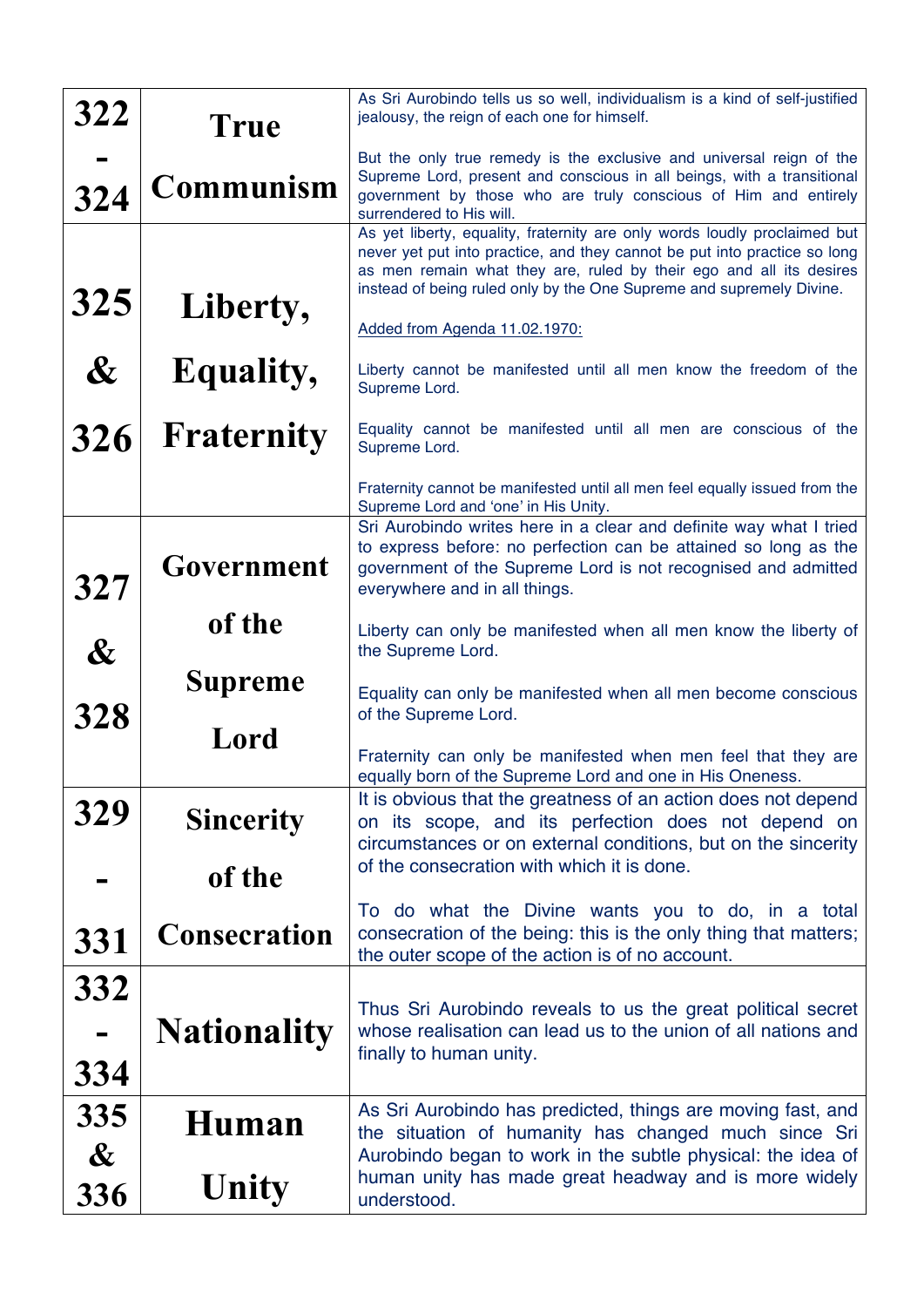| 337<br>$\boldsymbol{\&}$<br>338 | <b>Imitators</b>                                      | This applies to artists and writers—nearly all are imitators<br>and copyists. And yet only creators, those who have<br>something new to say or show, should create.                                                                                                                                      |
|---------------------------------|-------------------------------------------------------|----------------------------------------------------------------------------------------------------------------------------------------------------------------------------------------------------------------------------------------------------------------------------------------------------------|
| 339<br>340                      | <b>Good and Evil</b>                                  | This is a supremely elegant way of saying that all notions of good and<br>evil are exclusively human and are worthless in the eyes of the Divine.<br>This is to teach us never to despair. Because, for those who are pure of<br>heart and have an unshakable faith, the worst apparent defeat is only a |
| 341<br>$\boldsymbol{\&}$        | <b>Never Despair</b><br><b>Democracy</b><br>in Europe | veiled path leading to final victory.<br>All human governments are a falsehood or a chimera. One<br>can hope that one day the earth will be governed by the<br>Truth only if the Supreme Lord makes this Truth evident to<br>all.                                                                        |
| 343<br>344<br>$\boldsymbol{\&}$ | <b>Perfection</b>                                     | No law or government can save us from meeting in life the<br>consequences of what we are.                                                                                                                                                                                                                |
| 345                             | of the Soul                                           | Submit exclusively to the Divine Truth and It will govern life<br>outside all human laws and governments.                                                                                                                                                                                                |
| 346<br>348                      | <b>True</b><br><b>Saintliness</b>                     | This is perfect! True saintliness is to want and realise what<br>the Divine wants for you, and true wisdom is to unite with<br>Him so that you can clearly know what He wants of you and<br>for you. All the rest is nothing but human convention and<br>theory.                                         |
| 349                             | What is<br>God's Will                                 | Yes, that is what Sri Aurobindo says. The soul does not<br>wear any disguise, it shows itself as it is and cares nothing<br>for men's judgments, because it is the faithful servant of the<br>Divine whose abode it is.                                                                                  |
| 351<br>352                      | <b>Above</b>                                          | Step by step and from every angle, Sri Aurobindo shows us                                                                                                                                                                                                                                                |
| 356                             | All is<br>Truth                                       | how the Truth is above and beyond all contraries and<br>opposites, beyond divisions-in a radiant and total Unity.                                                                                                                                                                                        |
| 357                             | <b>True</b><br>Government                             | There is nothing to say. Everything is clearly explained-<br>only the divine government can be a true government.                                                                                                                                                                                        |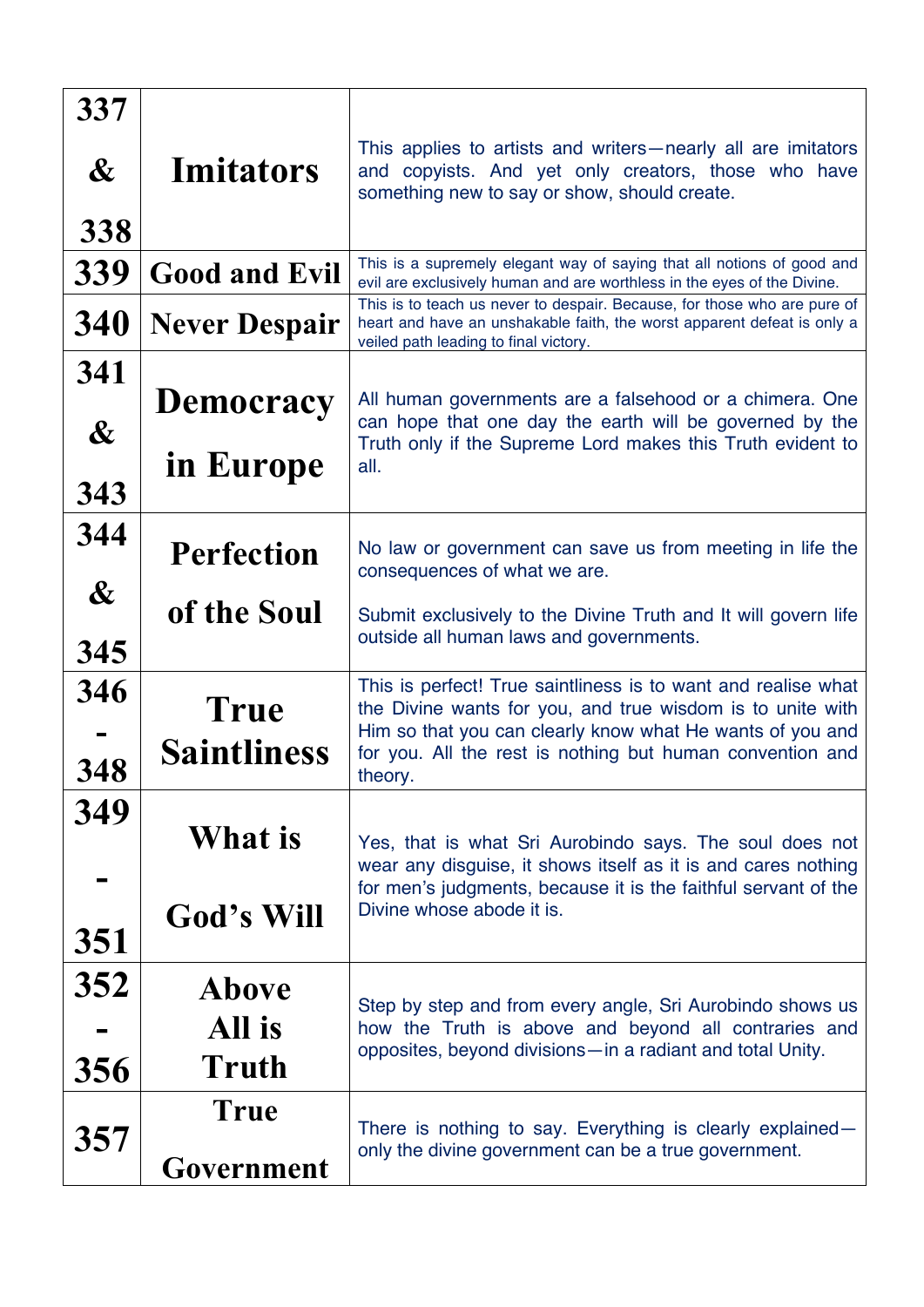|                   |                                        | This state of things must change for the supramental<br>consciousness to reign on earth. But although<br>the<br>supramental consciousness has been at work on earth for<br>more than a year, has anything changed in this miserable<br>condition?                                                                                                                                                               |
|-------------------|----------------------------------------|-----------------------------------------------------------------------------------------------------------------------------------------------------------------------------------------------------------------------------------------------------------------------------------------------------------------------------------------------------------------------------------------------------------------|
| 358               | <b>Change of</b>                       | Naturally, the first effect will be a change of consciousness,<br>first among the most receptive, and then in a greater number<br>of people.                                                                                                                                                                                                                                                                    |
| 361               | <b>Consciousness</b>                   | A change in the general conditions of collective life can only<br>come later, perhaps long after individual reactions have<br>been transformed. The first noticeable result is a heightening<br>of the general confusion, because the old principles have<br>lost their authority, and men (except for a very few) are not<br>ready to obey the Divine Command, because they are<br>incapable of perceiving it. |
| 362               | <b>Religious</b><br><b>Conventions</b> | This is to free us from so-called religious conventions which<br>tell us what to do and what not to do. We must recover the<br>true wisdom and receive directly from the Divine the precise<br>indications for living in and for the Truth.                                                                                                                                                                     |
| 363               | <b>The Command</b><br>of the           | Strive exclusively to hear the command of the Supreme<br>Lord, and if you are perfectly sincere, He will find a way to<br>make you hear and recognise this command with certainty.                                                                                                                                                                                                                              |
| 369               | <b>Supreme Lord</b>                    | Such is the assurance given to all those who want to live<br>according to the supreme Truth.                                                                                                                                                                                                                                                                                                                    |
| 370               | <b>Divine</b>                          | In short, the divine grace is so marvellous that, whatever you<br>do, it will lead you more or less quickly towards the Divine                                                                                                                                                                                                                                                                                  |
| 373               | Grace                                  | Goal.                                                                                                                                                                                                                                                                                                                                                                                                           |
| 374               | Let the                                | This is what the unsatisfied ego asks itself when it finds that<br>things are not going as it desires.                                                                                                                                                                                                                                                                                                          |
|                   | <b>Divine</b>                          | But someone who belongs to the Divine and wants to live in the<br>truth knows that the Divine will keep him on earth as long as He<br>perceives his usefulness on earth and will make him leave the<br>earth when he has nothing more to do there. So the question                                                                                                                                              |
| 376               | decide                                 | cannot arise, and he will live quietly in the certitude of the Divine's<br>supreme wisdom.                                                                                                                                                                                                                                                                                                                      |
| 377               | <b>Offering</b>                        | When these forces of destruction attack us, it proves that we are ready<br>to be liberated from the ego and to emerge consciously into the Divine<br>Presence which is at the centre of our being, in full light, in peace and<br>joy, free at last from the sufferings imposed upon us by the ego. It is the                                                                                                   |
| $\boldsymbol{\&}$ | your Ego to                            | ego which changes all the contacts of life into suffering, it is the ego<br>which prevents us from being conscious of the Divine Presence within us<br>and from becoming His calm, strong and happy instruments.                                                                                                                                                                                                |
| 378               | the Divine                             | Let us make a complete offering of this ego with all its desires to the<br>Divine, let us be confident and wait for the liberation that is sure to come.                                                                                                                                                                                                                                                        |